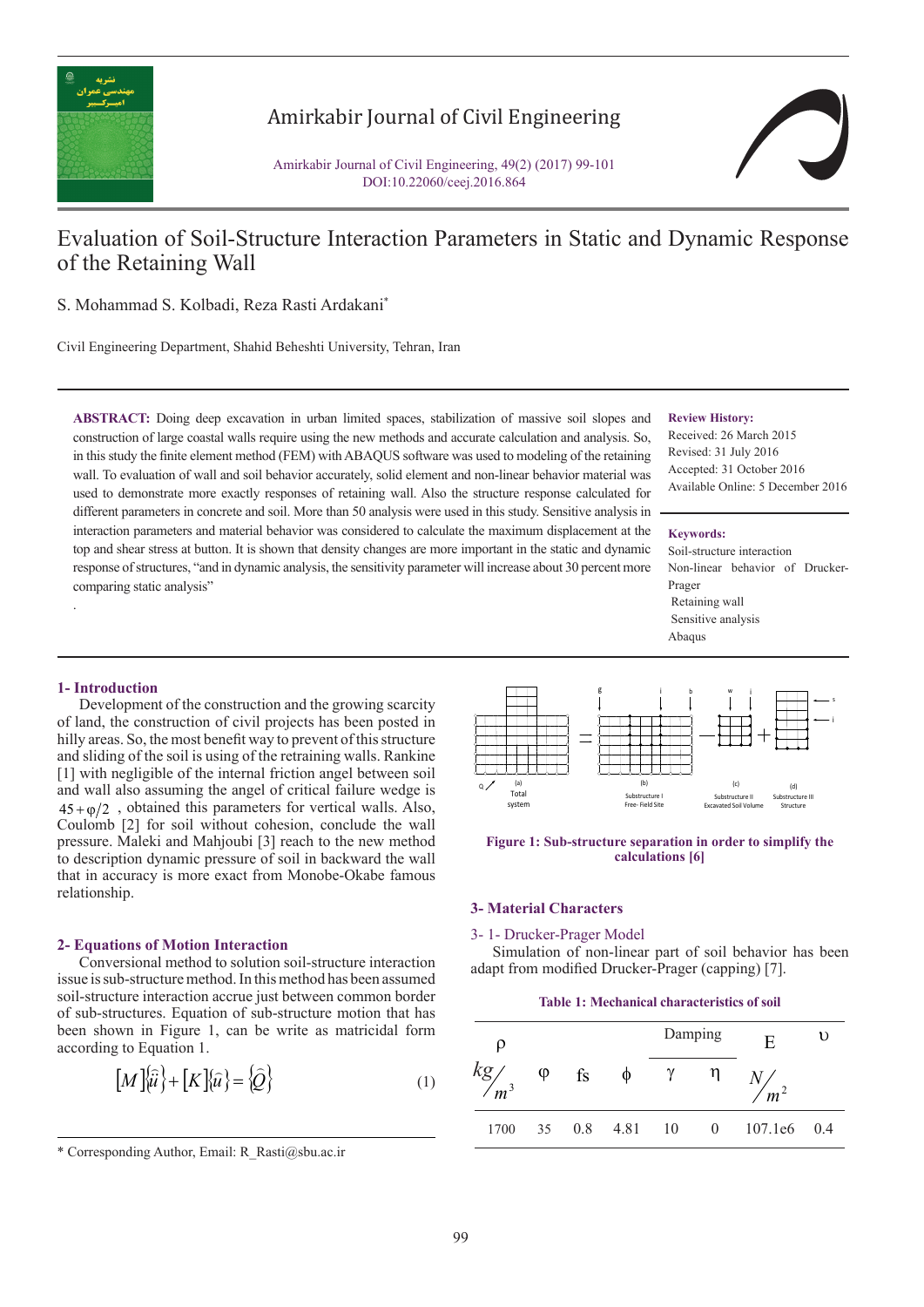#### 3- 2- Concrete Behavior Model

This model using non-linear behavior, descripts compression and tension of concrete that shown in Figure 2 [7].



**Figure 2: Compression and tension behavior model for concrete** 

#### **4- Finite Element Model**

The ABAQUS software was used to modeling and solution the coupled interaction equations.



**Figure 3: The retraining wall was be modeled in ABAQUS**

# **5- Loading**

The loading applied in two parts as static and dynamic load. In static part, gravity effect and in the dynamic part, Tabas earthquake was be selected that shown in Figure 4.



#### **6- Finite Element Numerical Analysis**

#### 6- 1- Static Analysis

Maximum displacement in earthquake direction at the top of the wall was be considered as response. Since the parameters have not same dimensions so, dimensionless parameter β has been define and could be obtain from Equation 2.

$$
\beta = \frac{R}{\alpha} \tag{2}
$$

 $\beta$  = Sensitive parameter

*R*= Variation response percent

 $\alpha$  = Variation intended parameter percent



**Figure 5: The rate of statically response curve according to the** β

According to the Figure 5, the sensitive of structure response dependent to the parameters like density of soil, soil and wall friction coefficient have huge sensitive with 2 magnitude. Furthermore, internal friction angel and elasticity module have a bit impact to the wall response.

### 6- 2- Dynamic Analysis



**Figure 6: The rate of dynamic response curve according to the** β

According to the dimensionless curve of Figure 6, structure response curve depend on evaluated parameters is clearly comparable. So, the parameters like density, soil and wall friction coefficient have huge sensitivity and their magnitudes are 1 and 0.6 respectively. Also, the parameters like internal friction angel and elasticity module of concrete have a bit effect on wall response.

#### **7- Conclusions**

In this paper, the effect of interaction parameters have been evaluated. In static analysis, with doubling of soil density, the structure response has been 1.5 time more while, in dynamic analysis, with doubling of soil density, the structure response has been 2 time more. It means that firstly, the parameter of the soil density (soil type) has huge effect on interactional response and secondly, this effect will be more important due to earthquake higher than about 50%.